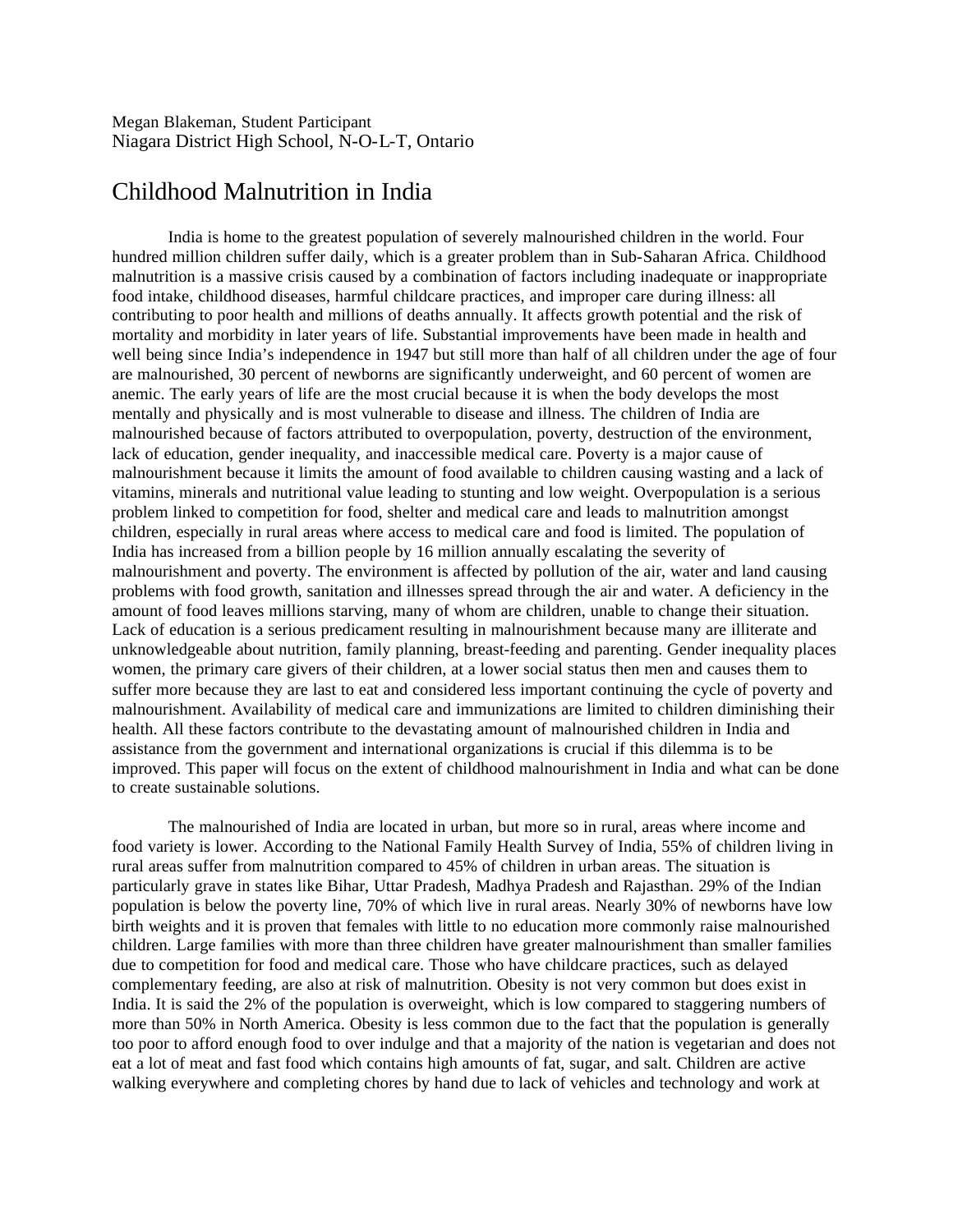young ages to bring in an income to help support the family. In other nations such as America, children have easy access to transportation, computers and televisions and therefore exercise less.

A typical family in India consists of three children and two parents and often elder relatives live in the home. The age demographics show that 32.2% of the population is under 14 years of age, 63% are between 15 and 64 years of age, and 4.8% of the population is older than 65 years of age. As for gender, there are 1.05 males born to every female. From birth to 15 years of age there are 1.06 males to every female and from 15 to 64 years of age, there are 1.07 males to every female. The population above 65 consists of 1.003 males to every female. India is one of the poorest nations in the world with a Gross National Income per capita of US\$460 and 40% of Indians live off just one dollar a day, hardly enough to even cover the basic necessities of life. The unemployment rate is 4.400% and out of the labor force, 60% work in agriculture, 23% in services and 17% in industry. Traditionally men have been the primary breadwinners responsible for financially supporting their families, although many women, especially in rural areas contribute to the family's income. Women are largely responsible for maintaining the household and caring for the children and elderly relatives, even if they have careers. Education is mandatory for the first five years but many children do not have access to schools or the schools are too unsanitary to attend. The illiteracy rate is 31.6% of males and 54.6% of females. Adults have an average of 5.1 years of schooling and the net primary school enrollment rate is 91% of males and 76% of females. A large percentage of the population lives in rural communities with 70% of the population living in more than 550 000 villages and 30% in over 200 towns and cities. The Indian diet consists of curries and bean dishes mostly and a large amount of cereals such as grain, wheat, rice, millet and corn. Yoghurt, pickles and chutneys are common accompaniments. Dairy products such as ghee, butter, yogurt, *chena* and *paneer* cheeses are also eaten. Indian eating patterns are affected by religion. For example, Muslims are forbidden to eat pork, Hindus do not eat beef and some no meat at all, and Jains are strict vegetarians. In addition, Indians follow strict diets for mourning and pregnancy and there is also a selected system of fasting related to religious practices.

The present status of malnutrition amongst children in India is that a devastating half of all newborns are born malnourished and 30% are born underweight making them more vulnerable to further malnutrition and disease. The enfant mortality rate is 90 per 1000 and malnourishment is a factor that attributes to almost half of all childhood deaths. Underweight children is the greatest problem found with 54% of the population under four years old followed by stunted growth in 52% of the population and 17% who are wasted. Anemia affects 74% of children under the age of three and more than 90 % of adolescent girls and 50% of women. There are 1 497 000 118 people living in India, one third of which are malnourished. The poor are spending 80% of their income on food and there is barely enough to feed the whole family, males usually being favored to girls but statistics show that males and females are both equally malnourished.

Families are attaining a low percentage of the necessary amount of food, income, and nutrition. Astonishingly, more than 40% of the population is living off one dollar a day and 25% of the population cannot afford sufficient food for their families. 350-400 million in India are living below the poverty line and 75% of them are lining in rural areas. According to the Indian Council of Media Research, there is a great lack of nutrition with many leaving out the most crucial nutrients from their diet. Compared with the recommendations of the World Health Organization, only 44.4 grams of protein out of the 60 grams necessary is reached daily on average by Indians. 20.2 grams of iron out of the 28 grams needed daily are consumed. 30mg of the 40mg necessary of Vitamin C and 184 mg of the 600mg recommended of Vitamin A are consumed daily. 8mg of the 16mg recommended of Niacin are consumed and 0.63mg of Riboflavin are in daily diets out of the healthy 1.4mg ideal. A mere 1814 Kcal per day are achieved on average with many falling far shorter from the 2425Kcal norm.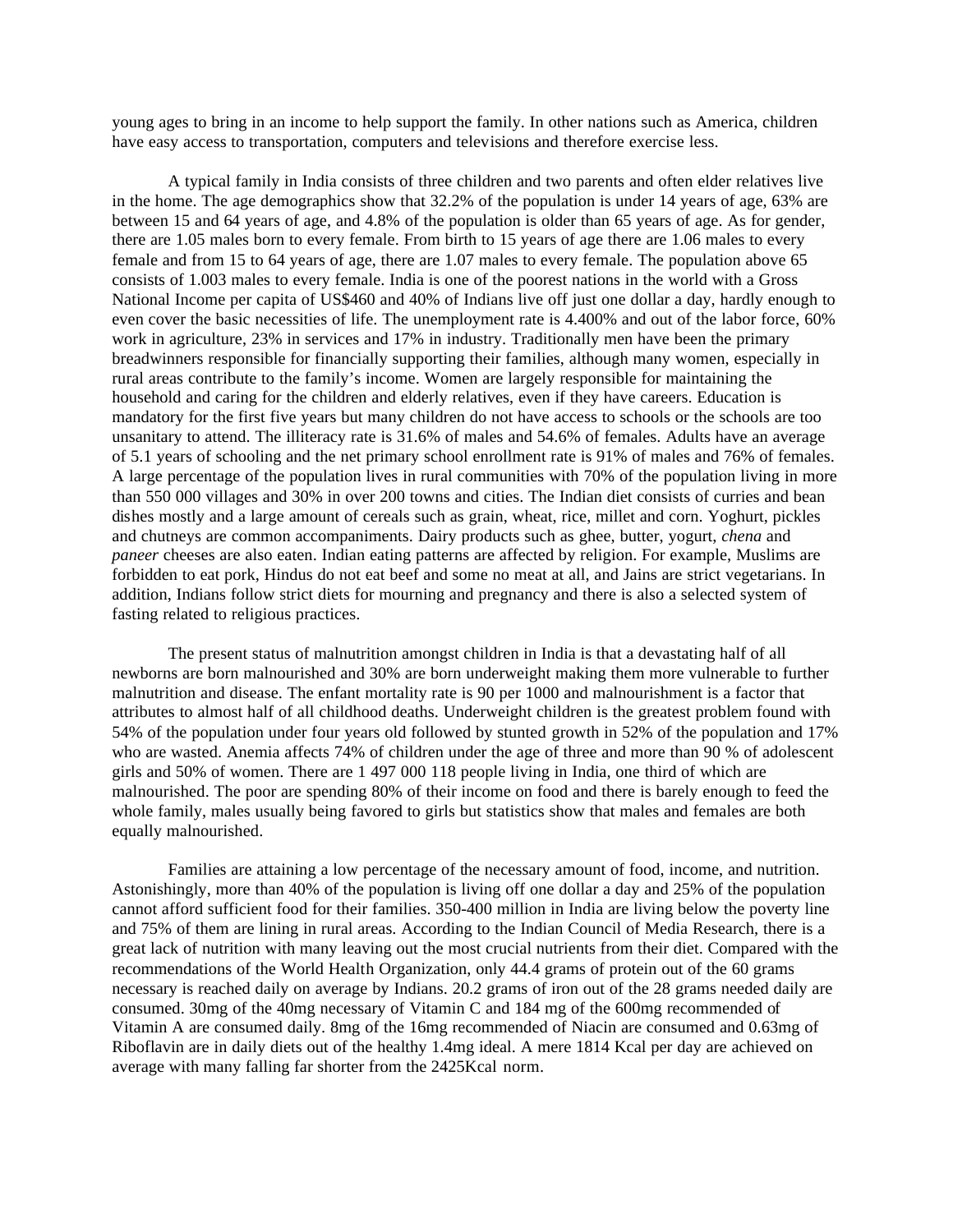The environment in India is continually being degraded; especially in large cities with high pollution. At least one in three people living in Delhi suffer from breathing ailments and a majority of them are from lower classes who work and commute on the streets exposing themselves the most to the elements. Leaded gas is still being used and the lead in the air leads to about one in six who suffer from mental retardation. Another severe problem is water borne pollutants that cause gastro-epidemics and because the poor cannot afford bottled water, they are most at risk. Biodiversity is diminished because farmers grow crops that will bring in the most money and do not think about growing the most nutritious food. Because families are solving their hunger by filling up on cereals and empty carbohydrates, they are still severely malnourished, as they don't consume the needed vitamins and nutrients. Many Indians do not know the nutritional value of fruits and vegetables and do not eat them. Therefore, there is not a demand for farmers to grow them. The importance of nutritional food needs to be made public to parents so they can nurture and feed their children appropriately.

Women and those living in poverty, especially in developing countries, are at high risk of malnutrition. Those who live in rural environments have less access to markets in town where there are a variety of foods and nutrients. They also have less access to health care with transportation being limited as well as public aid. 400 million people are living below the poverty line and 75% of them live in rural areas. Women are at a lower social level then men and therefore are at a greater risk because they are not valued equally. Women must wait for their family to finish meals before they can eat and are not at the same priority level as males when it comes to healthcare and nutrition. Women especially need a nutritious diet because they lose iron during menstruation and support their children during pregnancy and since they lack education and authority, their children suffer because they cannot properly care for them. It is proven that females with less education are more susceptible to raising malnourished children as well as larger families who have competition for food and a greater cost for living. Developing countries have fewer funds to provide nutritional and health awareness as well as providing aid to so many in dire need of financial assistance. Developing countries generally have intense overpopulation and greater problems of poverty causing them to be more susceptible to malnourishment in the population, especially in children. The lack of government aid results in a shortage of education and medical care as well.

The trends of child malnourishment in India show that the situation is improving. According to the Food and Agricultural Organization of the United Nations, in the last 20 years there has been an improvement in the nutritional status of children in India resulting from changes in food intake, socioeconomic factors, increased availability of portable water, lower morbidity and improvements of health facilities. The prevalence of underweight children under the age of five was reduced from 63% in the 1975-1979 period to 53% today. The under five-mortality rate declined from 282% in 1962 to 115% in 1994 indicating a development of health and nutritional status as well as socio-economic development. Life expectancy rose from 50 years of age in 1970 to 63 years of age on average today in India. Birthrates have significantly decreased from 6 to 3 children per family on average in India from 1970 to today. However, several infectious diseases continue to remain the main cause of death of children under five years old such as intestinal and respiratory infections, malaria, and malnutrition being a contributing factor. In the last 20 years, there have not been significant changes in patterns of dietary intake because cereals still remain the staple food in India providing a majority of the energy intake. Consumption of sugar, fats and oils as well as green leafy vegetables have slightly increased since the seventies while that of pulses, roots and tubers has fallen. Diets in India remain deficient in micronutrients such as Vitamin A, iodine and iron. Nutrition of children in India should increase as the population growth rates are slowly declining and food demand for cereals decline as well. Malnutrition amongst children is evaluated by stunted growth (measured by height for age), low-weight (measured by weight for age), and wasting (measured by weight for height). A child is considered to be 5 years old or younger. Nutrition is based on the Body Mass Index where under 18.5 is considered chronically energy deficient and over 30 is obese. The poverty line in India is defined in nutritional terms and those who fall under it cannot meet the recommended daily intake of 2,100 kcal in rural and 2,400 kcal in urban areas.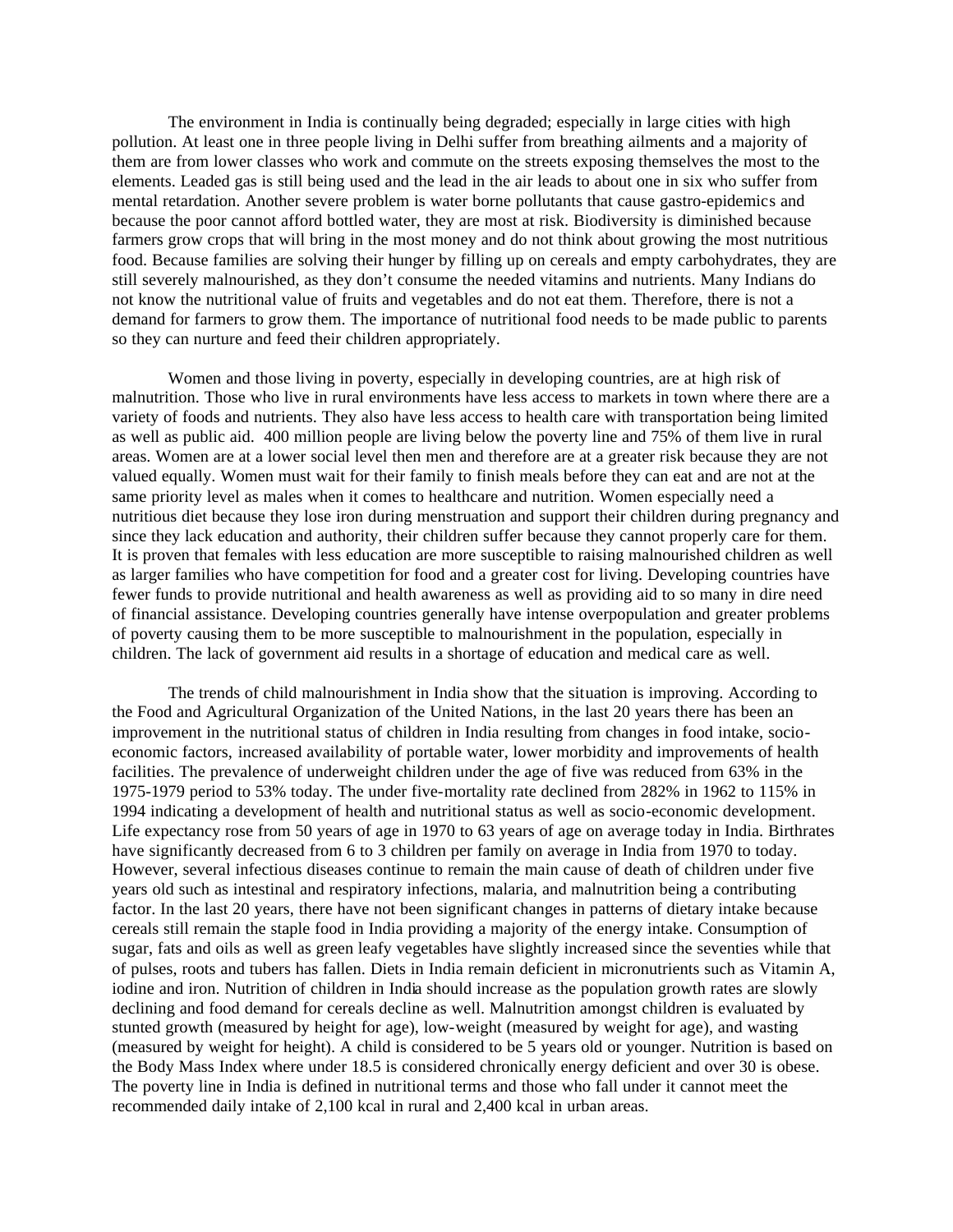Improving the situation of childhood malnutrition in India hinges on increasing the amount of food, nutrition and income. If children consumed more iron, they would suffer from less from anemia, which delays psychomotor development and impairs cognitive development lowering IQ by 9 points. Mothers need iodine during pregnancy because lack of this nutrient causes babies to be born with mental retardation. The deficiency of Vitamin A leads to severe visual blindness and that would be reduced if nutrition in children were higher. If a balanced and healthy diet was provided for Indian children, they would develop normal motor, sensory, cognitive, social and emotional skills. If children were well nourished, it would cost the government less money to provide healthcare for so many who are ill and individuals would be in a healthy enough state to learn and work, raising the income available for their families. There would be a greater amount of food if eating habits were improved because people would realize the importance of fruits, vegetables and meats and eat a wider variety of foods rather than a few staples of cereals and grains in a majority of Indians diets today. By reducing the amount of lead in the air and subsequent pollution causing so many to become ill, the environment would be safer and children would suffer less from these linked illnesses. By cleaning up the water, people would be safe to drink the water from taps and water borne illnesses would be reduced helping to preserve the environment. Biodiversity would rise if children were well nourished because a greater variety of foods would be grown. Families' income would improve because children would be in a healthy condition to learn and function and be able to work for the family bringing in money to support nutrition and other basic commodities.

There are economic issues related to malnutrition as well. Because of the large population of poor living in India, many rely on the government for financial aid and billions of dollars are spent in an attempt to help so many struggling families. The World Food Prize estimates that about US\$10 billion a year is spent on improving malnourishment in India. Malnourishment amongst children results in a loss of productivity, illness, and death and is seriously retarding improvements in human development. Malnutrition reduces the returns on investments in education and acts as a major barrier to social and economic progress as well as it blights the lives of individuals and families.

I believe that the government of India needs to make a political commitment to the problem of malnutrition and tackle it with greater vigor and more rapid improvements. The government, along with international organizations, needs to target the poorest of the population who are living below the poverty line, especially in rural areas, to achieve a major impact. Effective implementation and coverage is necessary if the programs are to be a success because without the maximum efforts, money will be wasted and less people will be helped. A larger percent of the GDP needs to be spent on directed nutritional programs with greater quality and impact, which will help improve health services, education for females and antipoverty measures simultaneously. Programs in India such as the Public Distribution Systems receive only 0.5% of GDP and they have been unsuccessful because they are not reaching those who are the poorest in the rural areas. Sri Lanka successfully dealt with malnutrition in 1980 by spending 1% of GNP on direct nutritional programs, which shows that if the government makes malnutrition a priority and spends adequate money on it, then greater accomplishments can be achieved towards solving malnutrition amongst children in India. The government needs to focus on malnutrition and come up with a comprehensive policy and implementation structure to make sure their efforts are carried out in the best and most effective way. Decentralization of program implementation is necessary for this to happen and local governments need to be involved. Offering work for food may also be a good idea in helping families to receive the appropriate nutrition and secure foods. Programs should aim to improve the situation of child malnutrition today in India by educating families about foods and their nutritional value, safe feeding practices, household food security, preventable and curative health services, and consequences of malnutrition. Family planning needs to be available to help decrease the rapid population growth in order to help reduce the amount of poverty and competition for food. Programs should combat malnutrition by offering information verbally, through the media, and hands on education for those who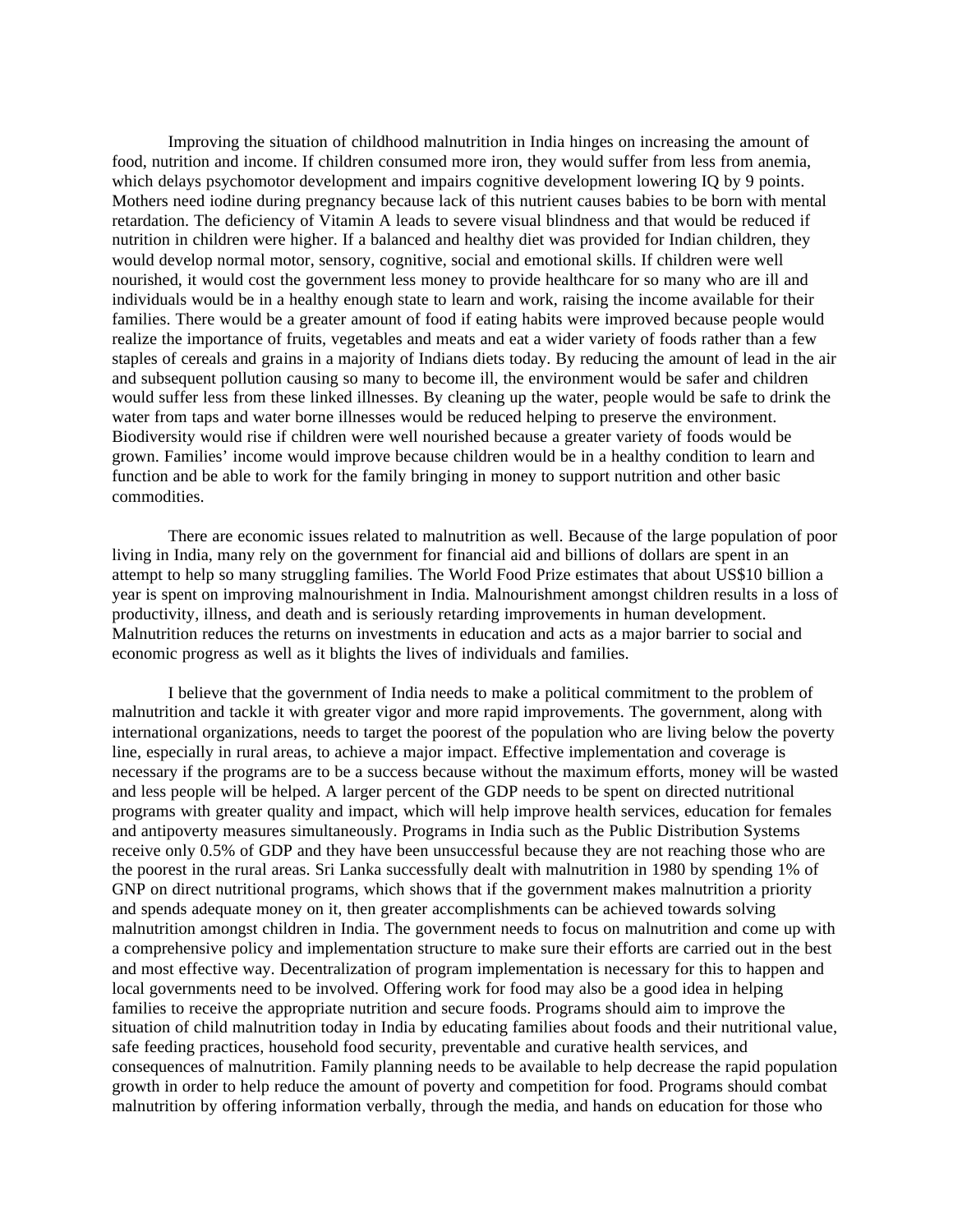are illiterate. The government needs to take a stand on pollution and insure that food security is attained and that water is safe for all to drink so that disease and illness brought on by pollutants are decreased. Money should be spent on agricultural research so that maximum yields of food production and quality can be conquered. Promotion of female equality is important along with the importance of education for everybody if the cycle of poverty and malnourishment is to be improved.

In conclusion, child malnourishment in India can be improved dramatically with the active participation and prioritization of this issue by the government and international organizations. By targeting those who are living below the poverty line and suffer the most from malnutrition in urban and rural areas, success will be the greatest. Education about nutrition, household food security, health services and proper childcare is essential for the general population to improve the state of children's nutrition today. The government needs to spend more money on quality nutritional programs in order to improve the state of malnutrition and therefore health services, education for females and poverty. I believe that spreading the word about overpopulation and its effects on the planet is important to help decrease malnutrition and environmental distress, which will become disastrous with the continuation of the population growth for future generations. The environment needs to be saved and pollution needs to be minimized because illness and disease are brought on by lead in the air and poor sanitation of the water. The earth should be a priority along with a focus on food production and availability to the population along with health care. Malnutrition is affected by female inequality because women, being the primary care givers, are uneducated and at a lower social status so equal rights and education should be promoted so that the literacy rate increases and parents are more knowledgeable about child rearing and nutrition. Those living in rural areas need help receiving adequate food, income and health services due to lack of transportation and availability to such diversity and opportunity. The proper immunizations against disease and illness should be offered to all children and an increase in health care will help decrease child malnourishment. Poverty is a major problem causing families to have insufficient funds for buying enough food but there are many who suffer from the silent hunger of malnutrition because they have enough cereals to fill up on but lack the proper nutrients and minerals to lead an active and healthy life. Child malnourishment is one of the greatest problems in the world, especially in India, and it is important to improve the situation because the first years of life are crucial in the development mentally and physically and children continue to suffer from life long health issues such as blindness, poor bone structure, and a lower capacity to learn along with many more consequences. Trends show that the situation of childhood malnutrition has improved over recent years, but a serious and dedicated effort needs to be put forth today to more rapidly improve the health of children in India in a sustainable way.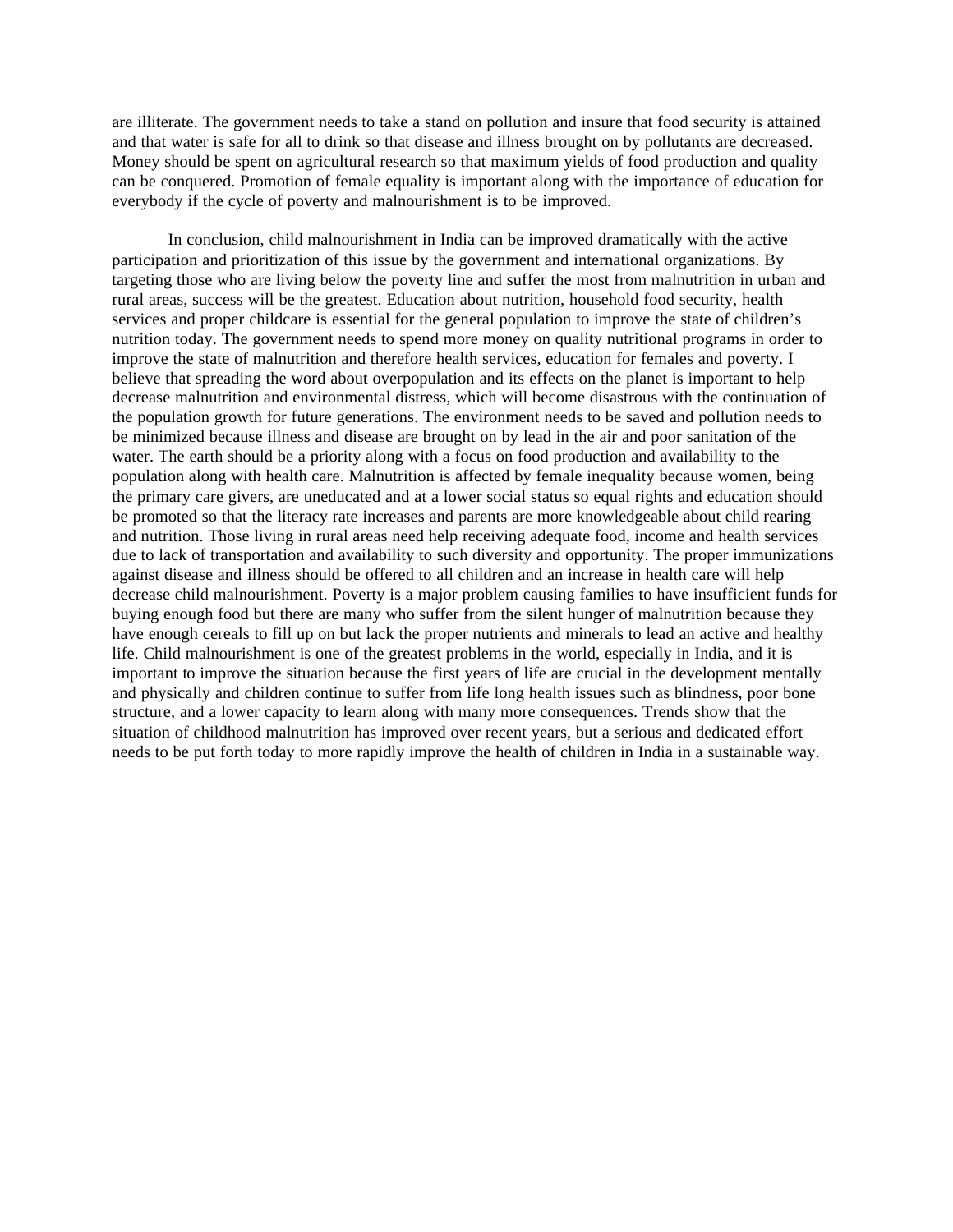## Bibliography

"Asia: India: Education." Nationmaster. 26 Aug. 2005. Wikipedia Encyclopedia. 30 Aug. 2005 <http://www.nationmaster.com/encyclopedia/Demographics-of-India>

Chadha, Monica. "India Child Malnutrition Deaths." BBC News World Edition. 26 Aug. 2005. BBC News, Mumbai. 27 Aug. 2005 <http://news.bbc.co.uk/2/hi/south\_asia/ 4188750.stm>

Coonrod, S. Carol. "Chronic Hunger and the Status of Women in India." The Hunger Project. June 1998. The Hunger Project. 8 Aug. 2005 <http://www.thp.org/reports/ indiawom.htm>

"Demographics of India." Nationmaster. 26 Aug. 2005. Wikipedia Encyclopedia. 30 Aug. 2005 <http://www.nationmaster.com/encyclopedia/Demographics-of-India>

"Detailed Facts and Statistics about India." Phrasebase. 2005. Phasebase. 26 June, 2005 <http://www.phrasebase.com/countries/India.html>

Dreze, Jean. "Hunger Amidst Plenty." India Together. Dec. 2003. Humanscape. 25 June 2005 <http://www.indiatogether.org/2003/dec/pov-foodsec.htm>

"Early Years." UNICEF. 6 Aug. 2005 <http://www.unicef.org/india/children.html >

Gardner, Gary. "Chronic Hunger and Obesity Epidemic." Worldwatch Organization. 4 Mar. 2000. Worldwatch Organization. 2 Aug. 2005 <http://www.worldwatch.org/press/ news/2000/03/04/>

Gifford, K. "The Asian Diet Pyramid." Oldways. June 2002. Oldways Preservation & Exchange Trust. 20 June 2005 <http://www.oldwayspt.org/pyramids/asian/p\_asian.html>

Haddad, Dr. Lawrence. "India has an Enormous Under-Nutrition and Over-Nutrition Problems." Express Healthcare Management. 30 Apr. 2003. Indian Express Group. 29 June, 2005 <http://www.expresshealthcaremgmt.com/20030430/convers.shtml>

"India Child Malnutrition." Attaining Millennium Goals in India. 1993. National Family Health Survey. 30 June 2005 <feeds.indiasnews.net/?rid=e49d9c74ae4bb0bd&cat= 701ee96610c884a6&f=1>

"India: Latest." UNICEF. 2005. UNICEF. 30 June 2005 <http://www.unicef.org/infoby country/india.html>

Kumar, A.K. Shiva. "Child Malnutrition: Myths and Solutions." The Little Magazine. 2005. UNICEF. 27 June 2005 <http://www.littlemag.com/hunger/shiv.html >

Mishra, Vinod. "Child Nutrition in India." East-West Center. June 1999. National Family Health Survey Subjects Reports. 30 June 2005 <www2.eastwestcenter.org/pop/misc/subj-14.pdf>